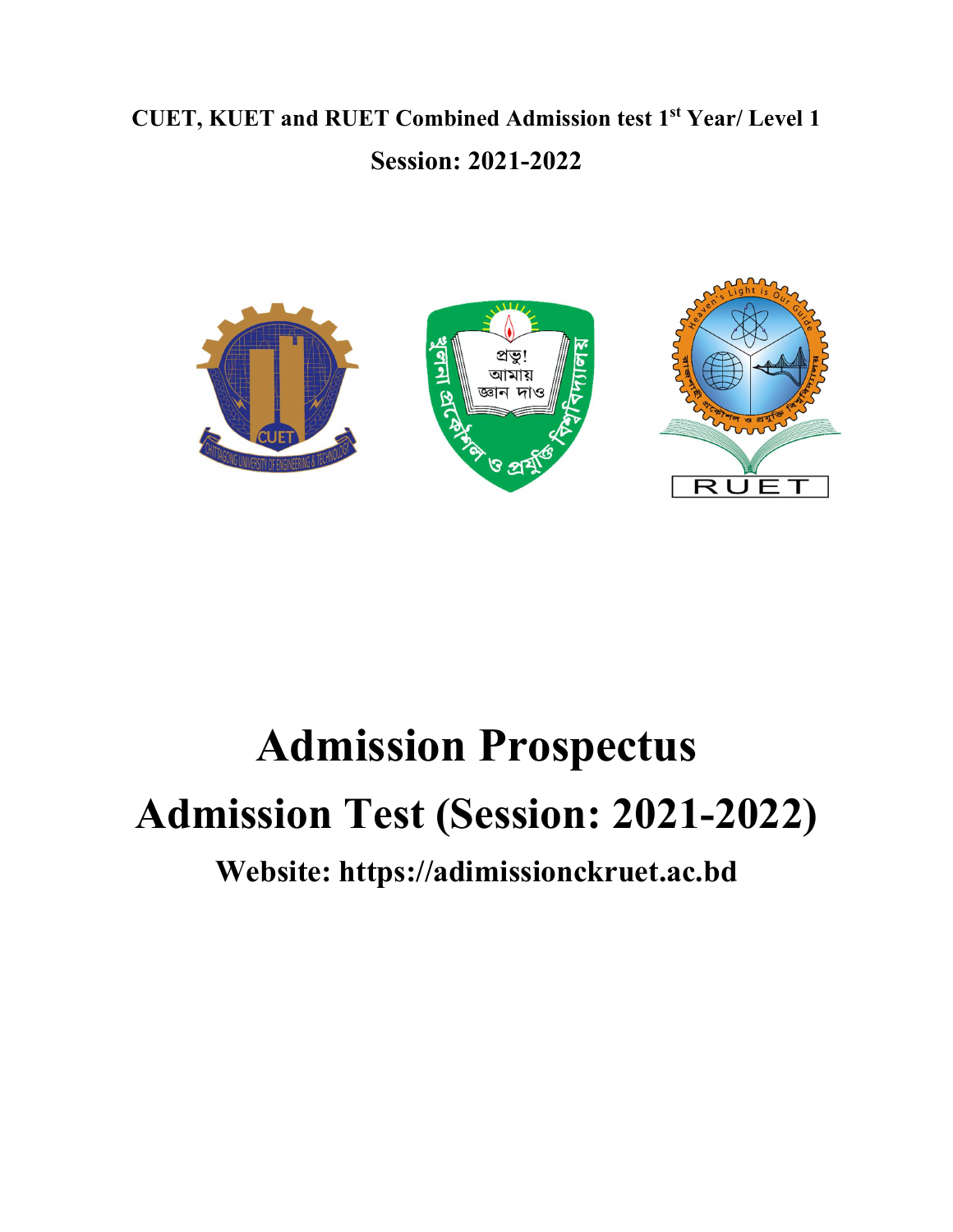# 1. Introduction:

The 1<sup>st</sup> year admission test of Chittagong University of Engineering & Technology (CUET), Khulna University of Engineering & Technology (KUET) and Rajshahi University of Engineering & Technology (RUET) in B.Sc. Engineering, BURP and BArch for the session 2021-22 for a fixed number of seats will be held combinedly. For this purpose an admission test will be held in 06 August, 2022, on Saturday at 10 a.m. at three centers ( CUET, KUET and RUET) with same question papers. The admission test center will be decided based on the obtained grade point and numbers in four subjects such as Mathematics, Physics, Chemistry and English in the H.S.C or equivalent examination and choices of the candidates.

# 2. Number of Seats:

CUET, KUET and RUET offer 4 years graduation degree in different Engineering and URP departments and 5 years graduation degree in Architecture department under different faculties. The number of seats is as follows.

| Chittagong University of Engineering & Technology (CUET) |                                                                                                                                                                                                                                                                                                                                                                               |                                                                     |                        |  |
|----------------------------------------------------------|-------------------------------------------------------------------------------------------------------------------------------------------------------------------------------------------------------------------------------------------------------------------------------------------------------------------------------------------------------------------------------|---------------------------------------------------------------------|------------------------|--|
| Sl.No.                                                   | Name of the department                                                                                                                                                                                                                                                                                                                                                        | Code of the<br><b>Departments</b>                                   | No. of<br><b>Seats</b> |  |
| 1.                                                       | Architecture                                                                                                                                                                                                                                                                                                                                                                  | ARCH                                                                | 30                     |  |
| 2.                                                       | <b>Biomedical Engineering</b>                                                                                                                                                                                                                                                                                                                                                 | <b>BME</b>                                                          | 30                     |  |
| 3.                                                       | Civil Engineering                                                                                                                                                                                                                                                                                                                                                             | CE                                                                  | 130                    |  |
| 4.                                                       | Computer Science and Engineering                                                                                                                                                                                                                                                                                                                                              | <b>CSE</b>                                                          | 130                    |  |
| 5.                                                       | Electrical and Electronic Engineering                                                                                                                                                                                                                                                                                                                                         | EEE                                                                 | 180                    |  |
| 6.                                                       | Electronics and Telecommunication Engineering                                                                                                                                                                                                                                                                                                                                 | <b>ETE</b>                                                          | 60                     |  |
| 7.                                                       | Materials Science and Engineering                                                                                                                                                                                                                                                                                                                                             | <b>MSE</b>                                                          | 30                     |  |
| 8.                                                       | Mechanical Engineering                                                                                                                                                                                                                                                                                                                                                        | МE                                                                  | 180                    |  |
| 9.                                                       | Mechatronics and Industrial Engineering                                                                                                                                                                                                                                                                                                                                       | MIE                                                                 | 30                     |  |
| 10.                                                      | Petroleum and Mining Engineering                                                                                                                                                                                                                                                                                                                                              | <b>PME</b>                                                          | 30                     |  |
| 11.                                                      | Urban and Regional Planning                                                                                                                                                                                                                                                                                                                                                   | <b>URP</b>                                                          | 60                     |  |
| 12.                                                      | Water Resources Engineering                                                                                                                                                                                                                                                                                                                                                   | <b>WRE</b>                                                          | 30                     |  |
| $-1$                                                     | $\alpha$ . $\alpha$ and $\alpha$ . $\alpha$ . $\alpha$ . $\alpha$ . $\alpha$ . $\alpha$ . $\alpha$ . $\alpha$ . $\alpha$ . $\alpha$ . $\alpha$ . $\alpha$ . $\alpha$ . $\alpha$ . $\alpha$ . $\alpha$ . $\alpha$ . $\alpha$ . $\alpha$ . $\alpha$ . $\alpha$ . $\alpha$ . $\alpha$ . $\alpha$ . $\alpha$ . $\alpha$ . $\alpha$ . $\alpha$ . $\alpha$ . $\$<br>1.1.1.0<br>$-1$ | <b>Total No. of Seats:</b><br>$\mathbf{H}$ . The state $\mathbf{H}$ | 920                    |  |

Total no. of seats is 920. Except that there are 11 reserved seats among which 10 are allocated for the tribal people of Chittagong Hill Tracts and other districts and 01 for Raakhain community.

| <u> Khulna University of Engineering &amp; Technology (KUET)</u>                                                           |                                                  |                                |                     |  |  |  |
|----------------------------------------------------------------------------------------------------------------------------|--------------------------------------------------|--------------------------------|---------------------|--|--|--|
| Sl.No.                                                                                                                     | Name of the department                           | <b>Code of the Departments</b> | <b>No. of Seats</b> |  |  |  |
| 1.                                                                                                                         | Architecture                                     | <b>ARCH</b>                    | 40                  |  |  |  |
| 2.                                                                                                                         | Building Engineering and Construction Management | <b>BECM</b>                    | 60                  |  |  |  |
| 3.                                                                                                                         | <b>Biomedical Engineering</b>                    | <b>BME</b>                     | 30                  |  |  |  |
| 4.                                                                                                                         | Chemical Engineering                             | <b>CHE</b>                     | 30                  |  |  |  |
| 5.                                                                                                                         | Civil Engineering                                | <b>CE</b>                      | 120                 |  |  |  |
| 6.                                                                                                                         | Computer Science and Engineering                 | CSE                            | 120                 |  |  |  |
| 7.                                                                                                                         | Electrical and Electronic Engineering            | EEE                            | 120                 |  |  |  |
| 8.                                                                                                                         | Electronics and Communication Engineering        | <b>ECE</b>                     | 60                  |  |  |  |
| 9.                                                                                                                         | Energy Science and Engineering                   | <b>ESE</b>                     | 30                  |  |  |  |
| 10.                                                                                                                        | Industrial Engineering and Management            | <b>IEM</b>                     | 60                  |  |  |  |
| 11.                                                                                                                        | Leather Engineering                              | LE                             | 60                  |  |  |  |
| 12.                                                                                                                        | Materials Science and Engineering                | <b>MSE</b>                     | 60                  |  |  |  |
| 13.                                                                                                                        | Mechanical Engineering                           | МE                             | 120                 |  |  |  |
| 14.                                                                                                                        | Mechatronics Engineering                         | <b>MTE</b>                     | 30                  |  |  |  |
| 15.                                                                                                                        | Textile Engineering                              | TE                             | 60                  |  |  |  |
| 16.                                                                                                                        | Urban and Regional Planning                      | <b>URP</b>                     | 60                  |  |  |  |
|                                                                                                                            | Total no. of seats<br>1060                       |                                |                     |  |  |  |
| Total no of seats is 1060. In addition to this 5 (five) seats are reserved for the tribal people of Chittagong Hill Tracts |                                                  |                                |                     |  |  |  |

lition to this, 5 (five) seats are reserved for the tribal people and tribal people other districts (01 is for Bandarban district and 04 are for Chittagong Hill Tracts and tribal students of other districts).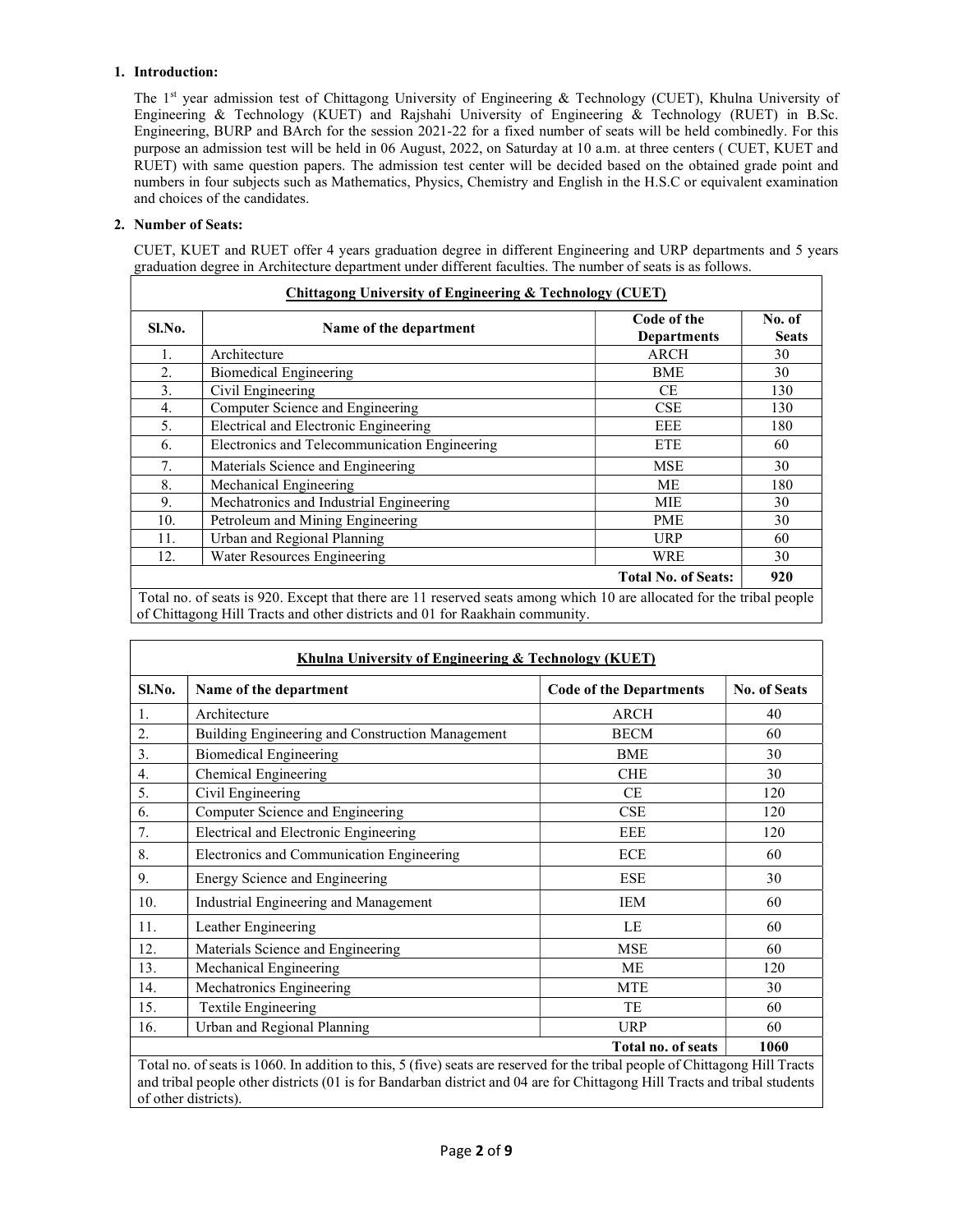| Rajshahi University of Engineering & Technology (RUET) |                                                  |                                   |                        |  |
|--------------------------------------------------------|--------------------------------------------------|-----------------------------------|------------------------|--|
| Sl.No.                                                 | Name of the department                           | Code of the<br><b>Departments</b> | No. of<br><b>Seats</b> |  |
| 1.                                                     | Architecture                                     | <b>ARCH</b>                       | 30                     |  |
| 2.                                                     | Building Engineering and Construction Management | <b>BECM</b>                       | 30                     |  |
| 3                                                      | Chemical and Food Process Engineering            | <b>CFPE</b>                       | 30                     |  |
| 4.                                                     | Civil Engineering                                | <b>CE</b>                         | 180                    |  |
| 5.                                                     | Computer Science and Engineering                 | CSE                               | 180                    |  |
| 6.                                                     | Electrical and Electronic Engineering            | EEE                               | 180                    |  |
| 7.                                                     | Electrical and Computer Engineering              | <b>ECE</b>                        | 60                     |  |
| 8.                                                     | Electronics and Telecommunication Engineering    | <b>ETE</b>                        | 60                     |  |
| 9.                                                     | Glass and Ceramic Engineering                    | GCE                               | 60                     |  |
| 10.                                                    | Industrial and Production Engineering            | <b>IPE</b>                        | 60                     |  |
| 11.                                                    | Materials Science and Engineering                | MSE                               | 60                     |  |
| 12.                                                    | Mechanical Engineering                           | <b>ME</b>                         | 180                    |  |
| 13.                                                    | Mechatronics Engineering                         | <b>MTE</b>                        | 60                     |  |
| 14.                                                    | Urban and Regional Planning                      | <b>URP</b>                        | 60                     |  |
|                                                        |                                                  | Total no. of seats                | 1230                   |  |

Total no. of seats is 1230. In addition to this, 5 (five) seats are reserved for the tribal people of Chittagong Hill Tracts and tribal people other districts (01 is for Bandarban district and 04 are for Chittagong Hill Tracts and tribal students of other districts).

# 3. Qualifications for Participation in the Admission Test:

- a) Student must be a citizen of Bangladesh.
- b) Student must have passed H.S.C or Equivalent Certificate in 2021 or obtain the result published of GCE 'A' Level from September 2020 to October 2021. However, the GCE 'A' level students of June 2021 session who appeared at the examination of October 2021 provided the result published are also eligible to apply.
- c) Student must have passed S.S.C or Equivalent Certificate in 2018 or 2019 from any Secondary & Higher Secondary Education Board/Madrasa Board/Vocational Board of Bangladesh with a minimum GPA 4.00 or an equal grade in equivalent examination.
- d) Student must have Grade Point 5.00 in each of Mathematics, Physics and Chemistry subjects (i.e. total Grade Point 15 in Mathematics, Physics and Chemistry) and at least Grade Point 4.00 in English in H.S.C/Alim/Equivalent examination from any Board of Bangladesh. Students English of Version or Foreign Board must have the equal Grade Point in those subjects. If a student wants to get admission into BME department, he must possess Grade Point 4.00 in Biology in H.S.C or Equivalent examination.
- e) GCE 'O' Level and GCE 'A' Level passed students must obtain Grade 'A' in Mathematics, Physics, Chemistry and English respectively in GCE 'O' Level. They must obtain Grade 'A' in Mathematics, Physics, and Chemistry respectively in GCE 'A' Level. If a student wants to get admission into BME department, he must obtain a minimum Grade Point 'B' in Biology.
- f) A student passed H.S.C/equivalent certificate in 2021 from Foreign Institutes with 12 years schooling must have at least 80% marks or Equivalent Grade Point in Mathematics, Physics and Chemistry respectively and 70% marks or Equivalent Grade Point in English. In S.S.C he must have a minimum 70% marks or Equivalent Grade Point.

# 4. Subjects and Syllabuses for Admission Test:

- I. Admission Test of the underwritten two groups (A & B) will be held on the same day and in the same time. Group A: Engineering departments and URP department
	- Group B: Engineering departments, URP department and Architecture department
- II. Subjects and Syllabuses are as follows:

| Group A:                                      | <b>Subject</b> | <b>Syllabuses</b>                                                   |
|-----------------------------------------------|----------------|---------------------------------------------------------------------|
|                                               | Mathematics    |                                                                     |
| Engineering departments and<br>URP department | Physics        | Short syllabuses designed for the H.S.C examination<br>held in 2021 |
|                                               | Chemistry      |                                                                     |
|                                               | English        | <b>Functional English</b>                                           |
|                                               | Mathematics    |                                                                     |
| Group B:                                      | Physics        | Short syllabuses designed for the H.S.C examination<br>held in 2021 |
|                                               | Chemistry      |                                                                     |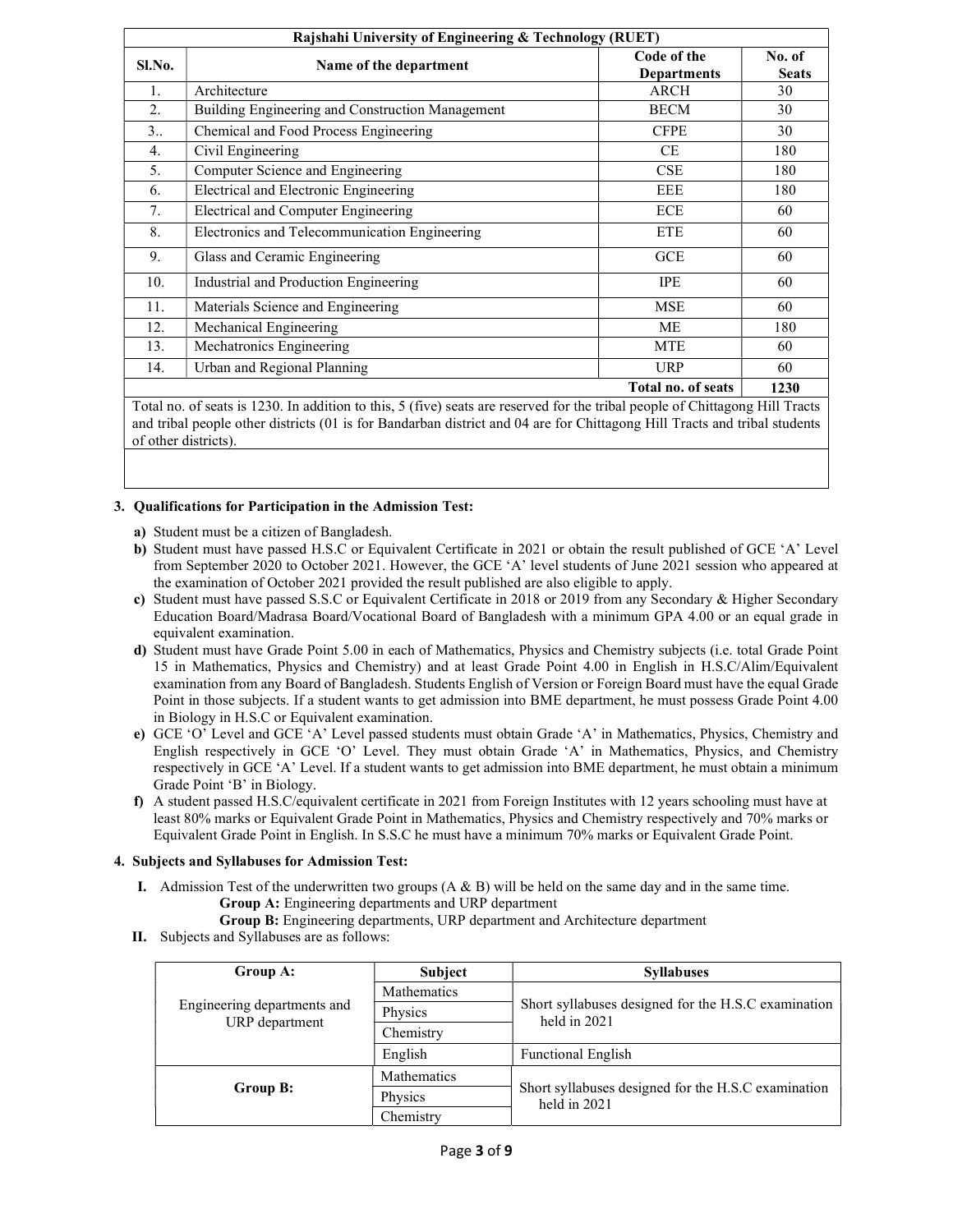| Engineering departments, URP              | English                  | <b>Functional English</b>                                                   |
|-------------------------------------------|--------------------------|-----------------------------------------------------------------------------|
| department and Architecture<br>department | Architecture department. | Free-hand drawing for the students who are interested to get admission into |

III. Distribution of marks:

| <b>Group A</b>       |                  |                | <b>Group B</b>       |                      |                |  |
|----------------------|------------------|----------------|----------------------|----------------------|----------------|--|
| <b>Subjects</b>      | No. of questions | <b>Numbers</b> | <b>Subjects</b>      | No. of<br>questions. | <b>Numbers</b> |  |
| Mathematics          | 25               | 150            | <b>Mathematics</b>   | 25                   | 150            |  |
| Physics              | 25               | 150            | Physics              | 25                   | 150            |  |
| Chemistry            | 25               | 150            | Chemistry            | 25                   | 150            |  |
| English              | 25               | 50             | English              | 25                   | 50             |  |
| <b>Total Numbers</b> |                  | 500            | Free-hand Drawing    | 4                    | 200            |  |
|                      |                  |                | <b>Total Numbers</b> |                      | 700            |  |

 An MCQ examination for 500 marks will be held for the students of Group A. For Group B, in addition to MCQ examination of 500 marks, a separate Free-hand Drawing examination for 200 marks (i.e. total 700 marks for examination) will be held.

# 5. Minimum Qualifications for Admission

- (a) Only the total obtained marks in the admission test will be considered to make the merit position. A merit list for Engineering departments and URP department will be published according to the merit position and a separate merit list will be published for the Architecture department accordingly.
- b) If more than one students get the same marks, their merit position will be made with their highest obtained marks sequentially in Mathematics, Physics, Chemistry and English for the departments of Engineering and URP and in the case of Architecture department, merit position will be made with the highest obtained marks sequentially in Freehand Drawing, Mathematics, Physics, Chemistry and English.
- c) A separate merit list of students will be published for reserved seats. It is noted that maximum 2 in CUET and 1 in KUET and 1 in RUET will be admitted into each department according to their merits and choices.

# 6. Application Submission Methods (for students passed from Bangladeshi Education Boards):

Application Form will be fulfilled on online after paying the fixed application fees through Debit Card/Credit Card/Mobile Banking or Internet Banking. A soft copy of a recent photo (not more than three months old, 300\*350 pixel, 75 KB maximum) and a signature (300\*80 pixel, 20 KB maximum) will be needed.

# The following steps should be followed for application:

- Step1: Enter into the website https://admissionckruet.ac.bd and click on Apply now button. Read important instructions carefully and click on Yes, I understand all Instructions in the check box and then proceed on.
- Step 2: Fill up carefully the name of Board, Roll no. of S.S.C and H.S.C, Passing Year and Captcha and then click on Continue.
- Step 3: In this step application submission form will be found. Students will fill up all information, select Group (A or B) and examination centers sequentially. These sequential choices will be three individual examination centers. Tribal students will select Quota. New color photo and signature will be uploaded following the instructions. Students will click on I agree check box. Students can see the Preview. When everything is correct, students will submit application.
- Step 4: "Application Submitted Successfully" will be displayed after successful submission. In this step student's Application ID and Password that student must preserve for the future uses will be shown. It is noted that students must not forget or lose their Password and ID. In this stage students will click on Pay Examination Fees Now to go to the payment page.
- Step 5: Students will pay Application Fees through Debit Card/Credit Card/Mobile Banking/Internet Banking following the table given bellow. "Payment is successful" will be displayed after successful payment and students have to download the pay slip.

| Grou | <b>Departments</b>                         | Admission test fees including service charges |  |  |
|------|--------------------------------------------|-----------------------------------------------|--|--|
| A    | Engineering departments and URP department | 1200 (One thousand and two hundred) taka only |  |  |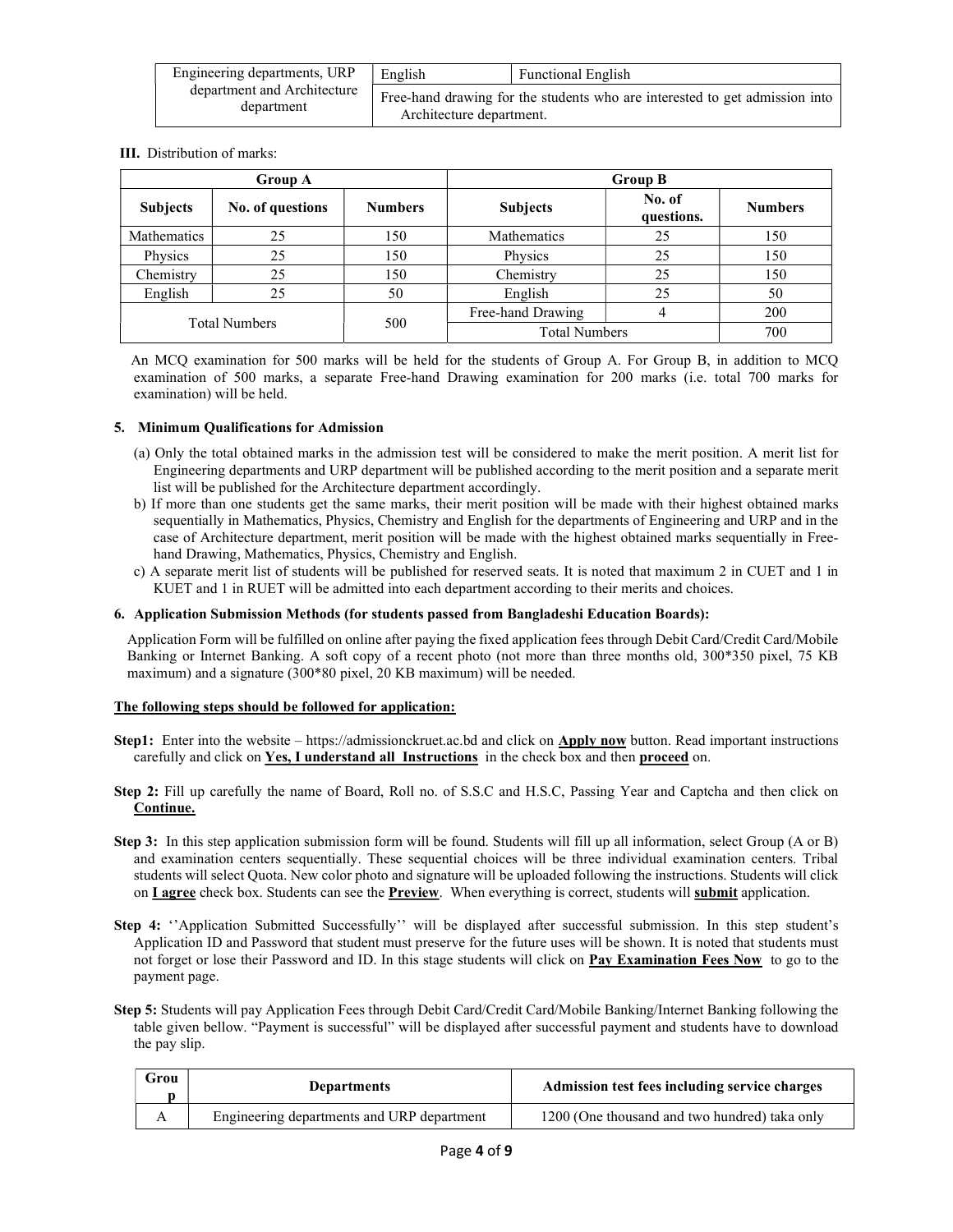| Engineering departments, URP department and<br>Architecture department | 1300 (One thousand and three hundred) taka only |
|------------------------------------------------------------------------|-------------------------------------------------|
|------------------------------------------------------------------------|-------------------------------------------------|

Step 6: Students can login by giving Application ID and Password through Dashboard of Online application system and download Application Form, Application Receipt and Payment Receipt. Admit Card will be downloaded after the publication of the list of the qualified students for the Admission Test.

- If students select GCE A/O Level in Step 2, he will upload scanned copy of GCE A and O Level Or Equivalent Grade Sheets as zip file with other information in the submission form.
- If students select tribal to Quota, he will annex certificates in favor of his being a tribal student
- Admit Card Collection: After publishing the list of qualified students, they enter into the websitehttps://admissionckruet.ac.bd and login to Dashboard and download the pdf of Admit Card. Admit Card will be color printed in a A4 size white paper. No student will be allowed into the examination hall without the Admit Card.

# Note:

- i) It is advised that instructions should be followed carefully to fill up the Online Application Form.
- ii) After submission of the Online Application Form no change will be possible.
- iii) Application must be submitted anytime within the scheduled date and time.
- iv) The Students can communicate through the email: admission.ckruet@kuet.ac.bd and following phone numbers from 9.00 a.m. to 5.00 p.m. about application fees or application related problems.

| <b>Application Fees related problems</b>   | $+880$ 961 222 6222 (SSL Helpline)                                                                                                                                   |
|--------------------------------------------|----------------------------------------------------------------------------------------------------------------------------------------------------------------------|
| <b>Online Application related problems</b> | 01759123148 (CUET), 01864123012 (CUET)<br>01799273655 (KUET), 01521248006 (KUET)<br>01866592176 (KUET), 01960566152 (KUET)<br>01774820833 (RUET), 01921144356 (RUET) |

- 7. Students passed from Foreign Institutes or of GCE 'O' Level and GCE 'A' Level can apply Online. They can apply following the instructions given in website (https://admissionckruet.ac.bd) after paying Admission Test Fees and submitting the following documents:
	- a) Scanned copy of original Grade Sheet of S.S.C or Equivalent Examination
	- b) Scanned copy of original Grade Sheet of H.S.C or Equivalent Examination
- 8. Under graduate First Year/Level 1 prospectus 2021-2022 will be downloaded from the Combined Admission Test website (https://admissionckruet.ac.bd). Students must follow the instructions written in the admission test prospectus. If anything is not clear, students will communicate through above mobile nos. and emails for clarifications.

# 9. Criteria of the Qualified Students for the Admission Test:

- (a) A merit list will be made from the online application received in due time based on the obtained total Grade Point in H.S.C or Equivalent examination in Mathematics, Physics, Chemistry and English. If Grade Points are same, the merit position will be made based on total marks of Physics, Chemistry and Mathematics; total marks of Physics and Chemistry; marks of Physics; and marks of Chemistry sequentially. From this list 33000 (Thirty three thousand) students will be qualified to sit for the admission test. All students of the  $33000<sup>th</sup>$  position will be allowed for the admission test. It is noted that students who will not qualify for the admission test,will have their application fees refunded being deducted the processing fees.
- c) All the GCE 'O' Level and GCE 'A' Level passed candidates having minimum qualification will get opportunity to sit for the Admission Test.
- d) All the tribal students having minimum qualification will sit for the admission test.
- e) The list of the qualified students for the admission test will be notified on the notice board and website of the university respectively as well as on the Combined Admission Test website – https://admissionckruet.ac.bd. It is the student's responsibility to collect his/her own result.

# 10. Rules for Having Admission Test:

(A) The examination will be held in Multiple Choice Question (MCQ) system according to the short syllabus of Mathematics, Physics and Chemistry for H.S.C. examination held in 2021 and Functional English, for both of A and B Groups, in the following date and time. For Architecture department of Group B, a free hand drawing examination will be held in addition.

| Group A | Mathematics.<br>Physics, Chemistry, and English | 06 August, 2022 | From $10.00$ am to $12.30$ pm<br>(Two hours and 30 minutes) |  |
|---------|-------------------------------------------------|-----------------|-------------------------------------------------------------|--|
| Group B | Mathematics.<br>Physics, Chemistry, and English | (Saturday)      | From $10.00$ am to $12.30$ pm<br>(Two hours and 30 minutes) |  |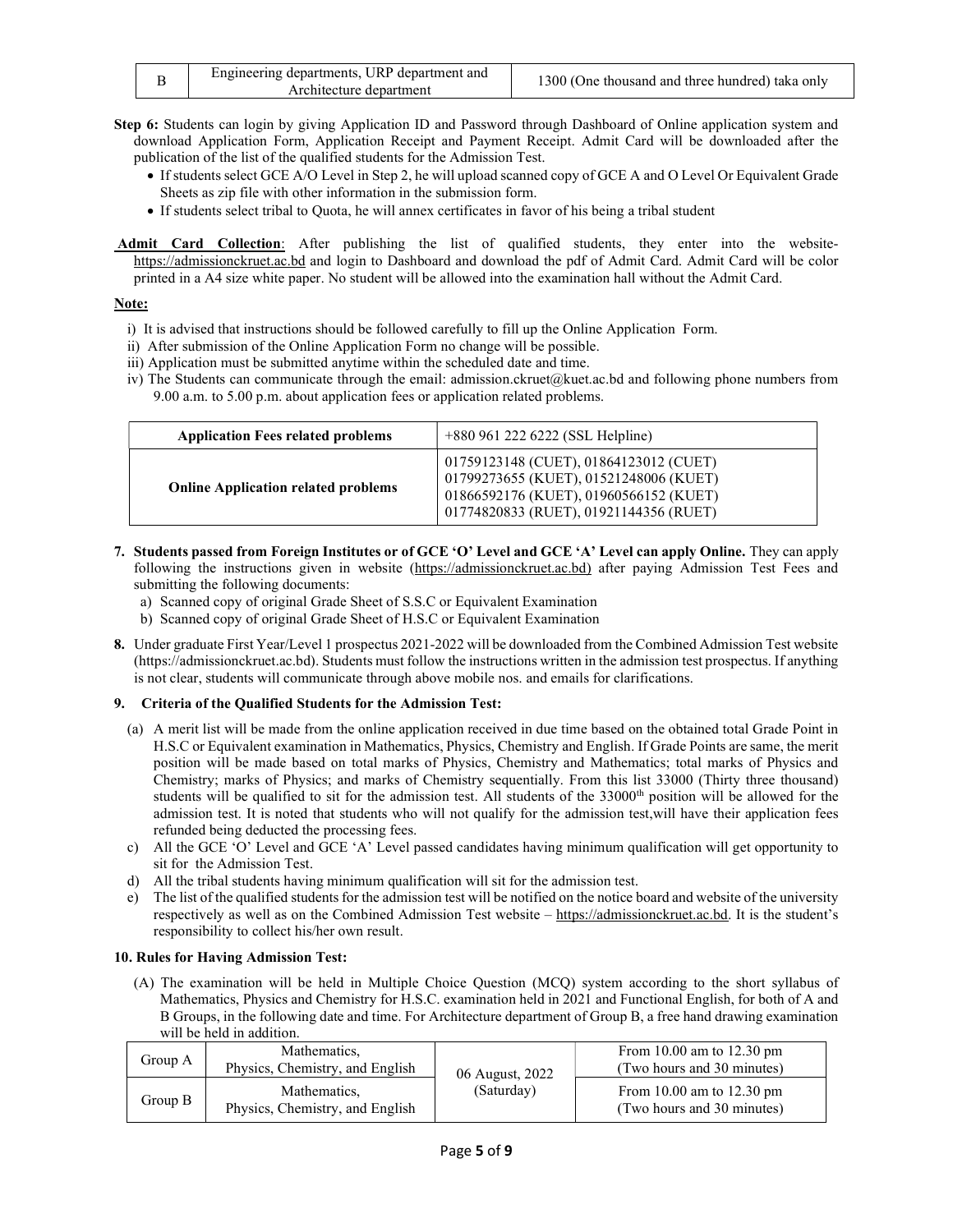| Free-hand | From 12.45 pm to 1.45 pm |
|-----------|--------------------------|
| Drawing   | (one hour)               |

- (B) If an examinee answers wrongly in MCQ examination, 25% marks will be deducted for each wrong answer.
- (C) If an examinee fills in more than one circle of the OMR answer sheet against a particular question, it will be considered a wrong answer.
- (D) An examinee is allowed to fill in a circle with black ball point pen. No pencil, gel pen or fountain pen is permitted to use in filling in a circle. But a pencil can be used in Free-hand Drawing.
- (E) An examinee of Group B will submit question paper and OMR sheet after the completion of MCQ examination on Mathematics, Physics, Chemistry and Functional English at 12:30 pm. After 15 minutes at 12:45 pm, he/she should be available on the same seat to start examination on Free-hand Drawing and it will be continued up to 1.45 pm.
- (F) An examinee must not get in an examination hall with mobile phone, smart watch, or any other digital device, geometry box, pencil box, scale, set square, compass and any type of bag.
- (G) An examinee must be expelled if he/she practices unfair means in examination or misconducts with any of the concerned person. An examinee will not be allowed to get in an examination hall after 30 minutes of commencing the examination and he/she cannot leave the examination hall until one hour has been passed from the start of examination.
- (H) On the date of examination, an examinee must carry with himself / herself original Registration Card of H.S.C./ Equivalent Examination and the Downloaded colour printed hard copy of admit card of the Combined Admission Test.
- (I) An examinee can use ball point pen, pencil, eraser and calculator in examination hall. Only the following types of calculator can be used. He/she can use maximum two calculators inside examination hall.

| <b>CANON</b>     | F <sub>200</sub>      | F401           | F402                 | F500              | F501          | F502           |
|------------------|-----------------------|----------------|----------------------|-------------------|---------------|----------------|
|                  | F601                  | F602           | F604                 | F <sub>6</sub> 12 | F720          |                |
|                  | <b>FX82 SUPER</b>     | FX82MS         |                      |                   |               |                |
|                  | FX100MS               | <b>FX100ES</b> | <b>FX100ES PLUS</b>  |                   |               |                |
|                  | <b>FX115MS</b>        |                |                      |                   |               |                |
| CASIO            | FX570MS               | <b>FX570ES</b> | <b>FX570ES P:LUS</b> | <b>FX570W</b>     |               |                |
|                  | <b>FX911MS</b>        | <b>FX911S</b>  |                      |                   |               |                |
|                  | <b>FX991D</b>         | <b>FX991D</b>  | <b>FX991ES</b>       | <b>FX991ES</b>    | <b>FX991H</b> | <b>FX991MS</b> |
|                  |                       |                |                      | <b>PLUS</b>       |               |                |
|                  | <b>FX992S</b>         | <b>FX992EX</b> |                      |                   |               |                |
|                  | <b>EL506L</b>         | <b>EL506R</b>  | <b>EL506V</b>        | <b>EL509G</b>     | <b>EL509L</b> | <b>EL509R</b>  |
|                  | <b>EL509V</b>         | <b>EL510R</b>  | <b>EL520G</b>        | <b>EL520L</b>     |               |                |
| <b>SHARP</b>     | EL531GH               | EL531LH        | EL531P               | EL531RH           | <b>EL531V</b> | <b>EL531VB</b> |
|                  | EL531VH               | EL546G         | EL546L               | <b>EL546R</b>     | <b>EL546V</b> |                |
|                  |                       |                |                      |                   | A             |                |
|                  | EL553                 | EL556G         | <b>EL556L</b>        | EL                |               |                |
|                  | <b>BA REAL ESTATE</b> | BA35SOLAR      | <b>BAIIPLUS</b>      |                   |               |                |
| <b>TEXAS</b>     | TI 25STAT             | TI 30          | <b>TI 30X</b>        | TI 30XA           | <b>TI 30X</b> | TI-            |
| <b>INSTRUMA-</b> |                       | Challenger     |                      |                   | <b>SOLAR</b>  | 30XILS         |
| <b>ENTS</b>      | TI-30XIIB             | TI 32 Xplorer  | <b>TI</b> 34         | <b>TI 35X</b>     | TI 36         | <b>TI 36X</b>  |
|                  |                       | <b>PLUS</b>    |                      |                   | <b>SOLAR</b>  | <b>SOLAR</b>   |

# 11. Time-Table Concerned with Admission Test:

| (A) The start of accepting the application through online.                                                                                                                                                  |                        |                                                       |                                | 06 June 2022, Monday, from 10.00 am                             |  |
|-------------------------------------------------------------------------------------------------------------------------------------------------------------------------------------------------------------|------------------------|-------------------------------------------------------|--------------------------------|-----------------------------------------------------------------|--|
| (B) The end of accepting the application through online.                                                                                                                                                    |                        |                                                       |                                | 19 June 2022, Sunday till 5.00 pm                               |  |
| (C) The end of the submission of the Application fees through online.                                                                                                                                       |                        |                                                       |                                | 20 June 2022, Monday till 5.00 pm                               |  |
| (D) The publication of the list of the eligible<br>candidates with roll numbers and<br>examination centers for participating<br>in Admission Test.                                                          | On 4 July 2022, Monday |                                                       |                                |                                                                 |  |
| $(E)$ The<br>of<br>date<br>the<br>and<br>time<br><b>Admission Test:</b><br>Both groups, A and B will have exam on Group A<br>Mathematics,<br>Chemistry<br>Physics,<br>(according to short syllabus of H.S.C |                        | Mathematics,<br>Physics,<br>Chemistry,<br>and English | 06August<br>2022<br>(Saturday) | from $10.00$ am to $12.30$ pm<br>(Two hours and 30)<br>minutes) |  |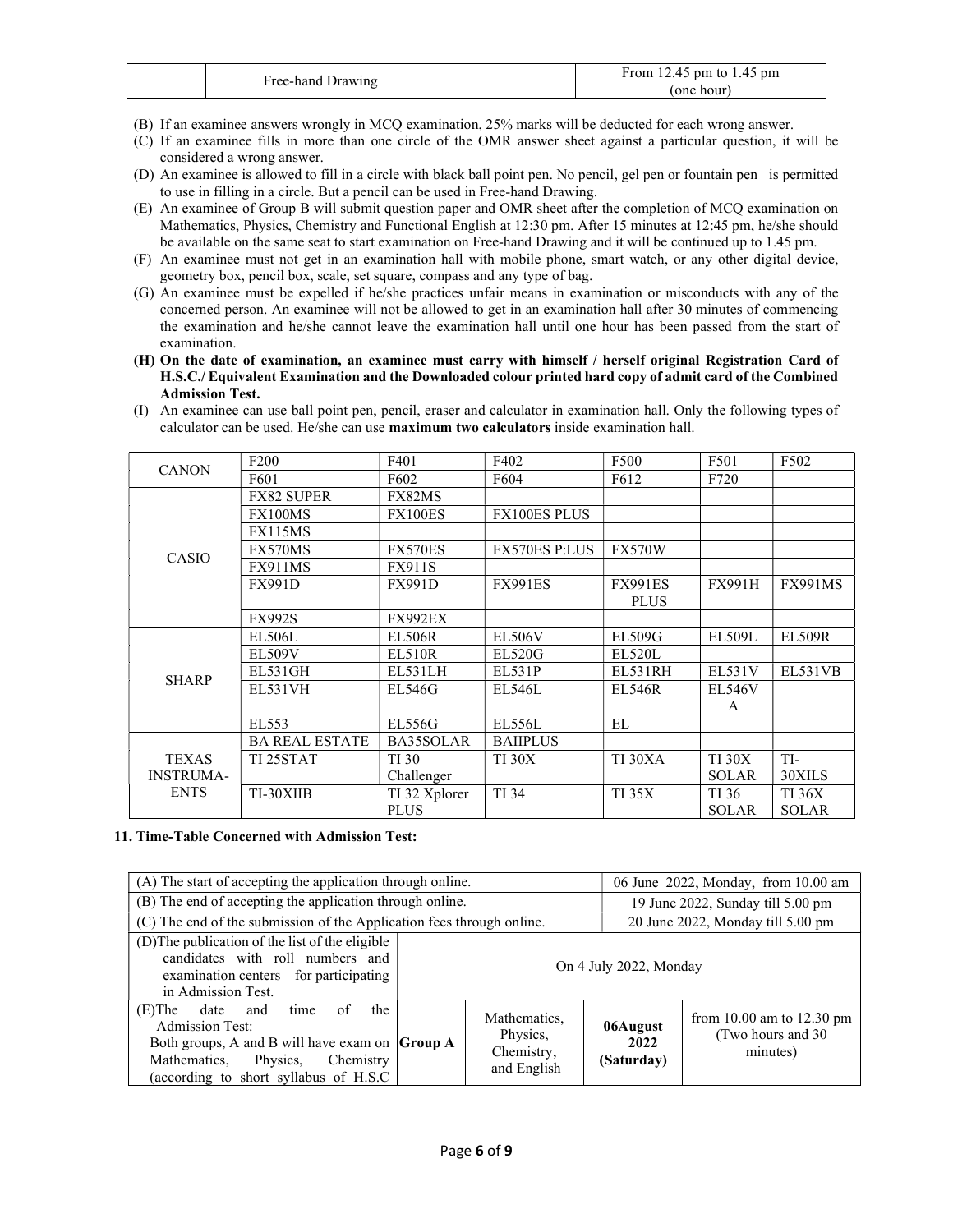| exam held in 2021) and Functional<br>English in Multiple Choice Question<br>(MCQ) system. In addition, group B will $ $ Group B<br>have exam on freehand drawing.                                                                                |                            | Mathematics,<br>Physics.<br>Chemistry, and<br>English |  | from $10.00$ am to $12.30$ pm<br>(Two hours and 30)<br>minutes) |
|--------------------------------------------------------------------------------------------------------------------------------------------------------------------------------------------------------------------------------------------------|----------------------------|-------------------------------------------------------|--|-----------------------------------------------------------------|
|                                                                                                                                                                                                                                                  |                            | Free-hand                                             |  | from 12.45 pm to 1.45 pm                                        |
|                                                                                                                                                                                                                                                  |                            | Drawing                                               |  | (One hour)                                                      |
| (F) The publications of merit list of the<br>candidates, participated in Admission<br>Test, according to their merit position,<br>the directions for the choices of<br>University and Department, and the<br>rules and date of getting admitted. | On 23 August 2022, Tuesday |                                                       |  |                                                                 |
| (G) The time and date of getting admitted, orientation, class starting and other admission related information will be                                                                                                                           |                            |                                                       |  |                                                                 |
| published at the notice board and website of every concerned university and the website of the Combined Admission                                                                                                                                |                            |                                                       |  |                                                                 |
| Test (https://admissionckruet.ac.bd). No notices in respect to Admission Test will be sent to any newspapers or any                                                                                                                              |                            |                                                       |  |                                                                 |

NB:

- The application process through online will be closed at 5.00 pm on Sunday 19 June, 2022. After that no application will be possible to submit through online.
- An examinee, preparing to take admission or got admitted, will not be individually communicated through letter about any information in regard of the above mentioned points concerned with Admission Test. Admission seat related information will be found on the notice board and website of the individual university and the website of the Combined Admission Test (https://admissionckruet.ac.bd).
- The date and time mentioned at the section no. 11 may be changed in any unavoidable circumstances. If the change is done, the essential information will be published at the website of the Combined Admission Test (https://admissionckruet.ac.bd).

# 12. The Guidelines for the Choice of University and Department:

letter will be sent individually to any admission eligible candidate.

- (A) The order of the choices of University and Departments will be received from all the candidates of the merit list, wishing to have admission, through online in the website of the Combined Admission Test (https://admissionckruet.ac.bd), and the choices will not be possible to change after submission. The detailed guidelines how to submit the order of the choices of the university and departments through online will be informed at the time of the publication of the result of Admission Test through notice at the website.
- (B) The selection of the university and departments will be done according to the merit position and the order of the choices of the admitted candidates.
- (C) The general candidates and the candidates for the reserved seats will get admitted according to the merit position at the merit list at the appointed date and time in the three universities following the admission rules. The name of the selected university and department of the admitted students, the number of the vacant seats and the selected candidates for next admission will be informed before the appointed date of the next admission.
- (D) Those candidate, who are eligible to have admission in engineering and URP department, are to submit an order of the preference with 39 choices; and those candidates, who are eligible for Architecture department, are to submit an order of the preference with three choices (CUETArch, KUETArch, and RUETArch). If a candidate is interested to have admission in Architecture department after he/she got admitted in engineering and URP department, he/she is to get admitted after cancelling the admission in Engineering/URP department. Later this candidate is not considered to have admission in engineering and Urban and Regional Planning department. Likewise if a candidate is interested to have admission in engineering and URP department after he/she got admitted in Architecture department, he/she is get admitted after he/she cancelled the admission in Architecture Department. Later this candidate isn't considered to have admission in Architecture department. The candidates of both cases are not asked to submit again their admission fee.
- (E) The admission activity will be proceeding before the orientation day in the above admission system until the vacant seats for admission are filled in. If any seat is declared vacant due to the cancellation of admission the auto-migration will be continuing according to the merit position of the candidates and the order of the preference.
- (F) A candidate is to complete his/her admission activity in a university where he/she was allowed to have examination. But after the completion of the last auto-migration the candidate will start his/her class at the given department and university, which he/she was received according to his merit position of the merit list and the order of the preference though he/she got admitted at any university.
- (G) If any candidate, already got admitted, would like to cancel his/her admission, he/she can cancel according to the rules of admission cancellation before the date of orientation at the university where he/she submitted his/her papers necessary for admission. But if a candidate would like to cancel admission after the start of the class, he/she is to do this cancellation according to the rules of the concerned university, where he/she got admitted.

# 13. The Rules of Admission: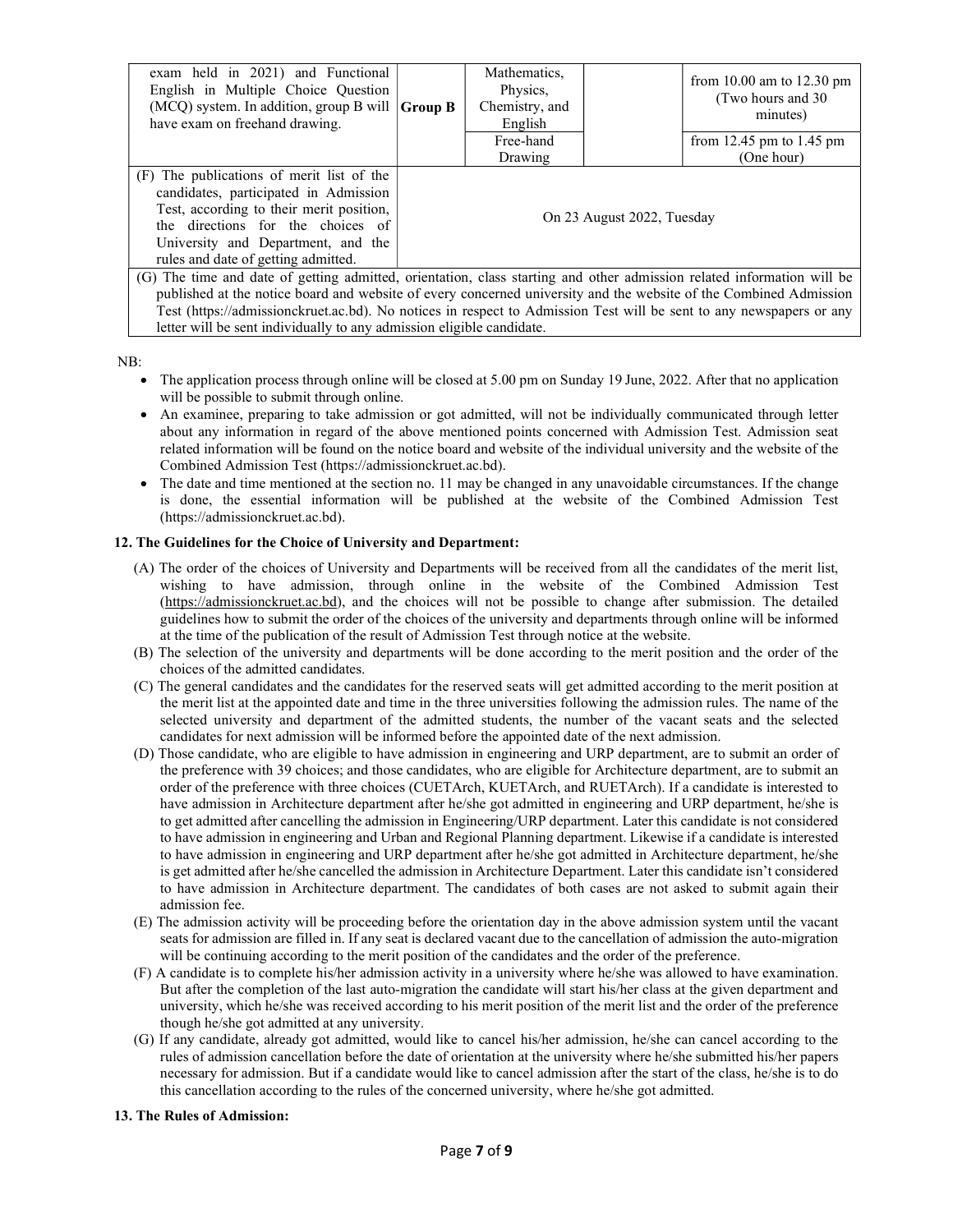A candidate is to submit the prescribed form for admission through online after he/she himself or herself filled in the form. There is no scope to change the university and the department after a candidate submitted the choice of university and the order of the choices of department through online submission of the prescribed form for admission.

(A) The papers for submission at the time of Admission

- i. The registration card of H. S. C. or Equivalent examination issued by the education board.
- ii. The original certificate of S.S.C or Equivalent.
- iii. The original copy of grade-sheet of S. S. C or Equivalent.
- iv. The original copy of grade-sheet of H. S. C or Equivalent.
- v. The original certificate of H. S. C or Equivalent / the original copy of the provisional certificate of H. S. C or Equivalent / the original copy of the testimonial of H. S. C or Equivalent given by the principal of the Educational Institutions.
- vi. Newly taken (not more than three months) passport size 2 copies color photos (not attested)
- vii. The admit card of the Combined Admission Test.
- viii. For admission in reserved seats
	- (a) The original copy of the small ethnic group certificate or the tribe certificate. The candidates of Rakhain community and small ethnic group (tribe) are to submit the following 3 documents as the proof of their permanent residence and tribe of Bangladesh: (i) the certificate given by the principal of the college where from he/she passed H. S. C., (ii) The certificate given by the deputy commissioner or the chairman of local municipal/ district parishad/ union parishad and (iii) the certificate given by the head of the tribe community. Or
	- (b) The original copy of the certificate for permanent residence of Bandarban district given by the deputy commissioner/ the chairman of local municipal/ district parishad/ union parishad.
- (B) The scrutinizing committee will examine the certificates and the medical board formed by the university authority will check the health of the candidates.
- (C) If the candidate is physically fit, he with the approval of the admission committee will get admitted in an appointed time and date submitting admission fee, the original grade-sheet and the certificates at the university. The candidates have to keep the certificates for a period of two years at the university. Only the candidate can get the certificates back before two years if he cancels the admission.
- (D) No separate letter concerned with admission and class will be issued to inform the selected eligible candidates. The candidates will have to know information about admission and class start with their own responsibility. The information in respect to admission and class start will be available at the notice board and website of every university and the website of the integrated admission test (https://admissionckruet.ac.bd).

#### 14. The Admission Process for Foreign Students:

The foreign students, who are interested to get admitted, will apply through the foreign ministry and education ministry of Bangladesh. The applications are to be reached at the university by 30 November, 2022.

# 15. The Cancellation of the Eligibility for Admission:

- (A) If any fake information concerned with admission is noticed at any time during studentship and proved, the admission will be cancelled.
- (B) If a selected candidate doesn't reach at the appointed time of the appointed date, it will be considered the ineligibility of the candidate.
- (C) A candidate, who got admitted, can cancel the admission if he/she himself/herself is present for the cancellation of the admission. His/her guardian can't cancel the admission.

#### 16. Medical Checkup:

The medical board formed by the medical officers of the university, where the candidate got admitted, will check the health of the candidates. If there are heart disease, disabled sight or hearing and any physical or mental disability, which the admission committee considers an inability in carrying out studies and studentship, it will be considered the ineligibility of the candidate. The selected candidate for admission will bring the report of the blood group test from an established and recognized diagnostic center and submit it to the concerned university. If the medical board thinks that the selected candidates need other essential medical tests, the candidates will have to do those tests and submit the reports to the board. The candidates, who use spectacles must carry their spectacles with them. The prescribed form for health report can be downloaded from the website of the combined admission test.

#### 17. Reserved Seats:

The reserved seats for admission in the following universities are given in the following table. The candidates will have to have the order of the merit position as mentioned subsection C of section 5 for admission in reserved seats.

| The names of the<br>universities | The small ethnic group of the hill districts of<br>Chittagong division and other districts | Bandarban | Rakhain community |
|----------------------------------|--------------------------------------------------------------------------------------------|-----------|-------------------|
| CUET                             |                                                                                            |           |                   |
| KUET                             |                                                                                            |           | -                 |